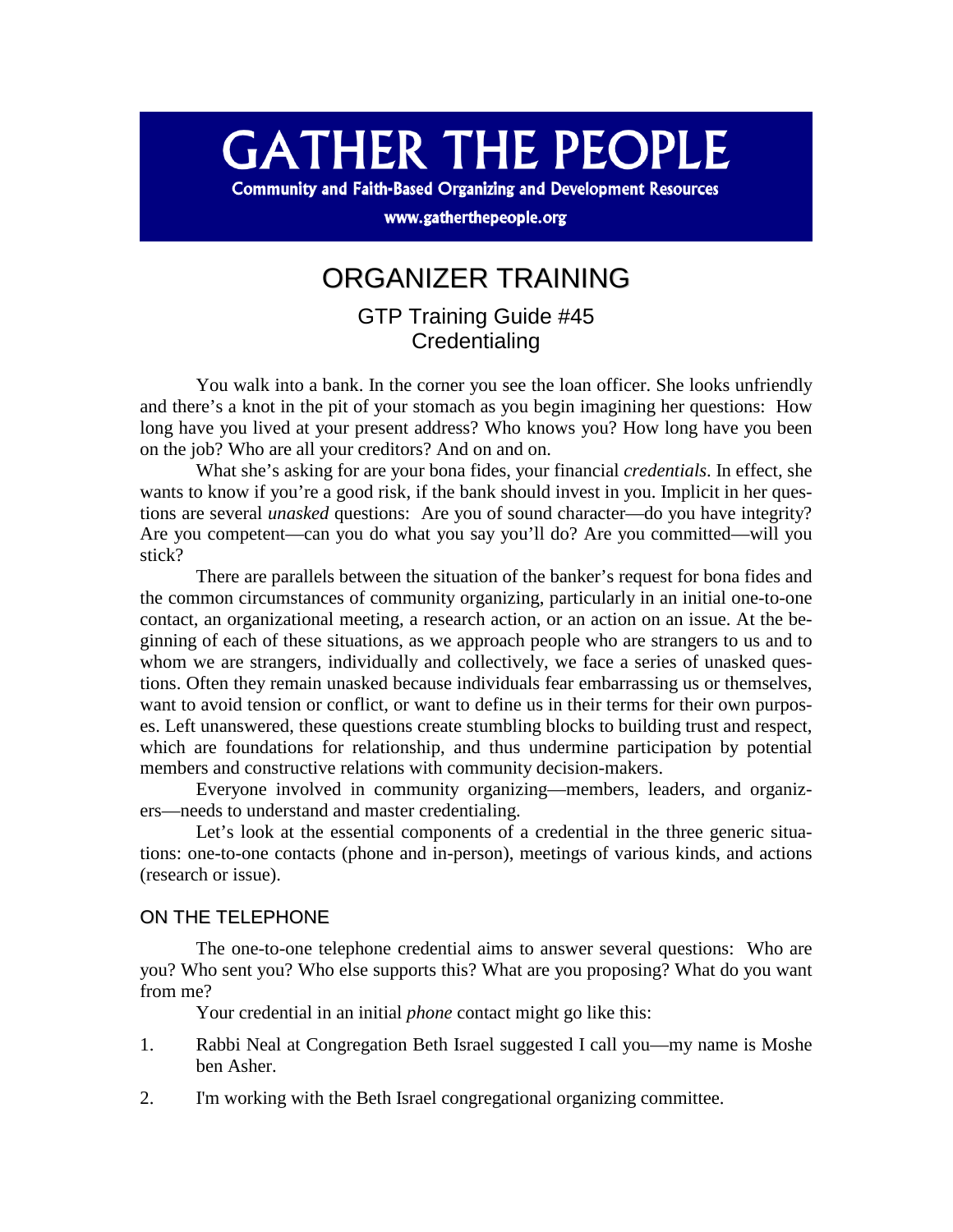- 3. The committee was formed with the blessing of the congregation board and Rabbi Neal to deal with problems in the city, like the drugs and gangs, that are affecting our families.
- 4. We're working with several other congregations, representing many families in the area.
- 5. I'm calling to arrange a visit with you, say for about 30 minutes.
- 6. Specifically, I'd like to hear your concerns about what's happening in the community (or city).

### IN PERSON

At the beginning of an initial *in-person* contact, the first four statements are repeated, and the credential is expanded to answer in more detail the question, "Who supports this?" Names of key sponsors or members of the organization's board are given. At this time it's also appropriate to talk some about the relationship of the committee or organization to a larger organization or federation or network of organizations.

### AT A MEETING

There are two significant changes when the credential is modified for a *meeting* of the organization. It incorporates a reference to the one-to-one building of relationships that is central to the organization's life, and the rabbi's legitimization is no longer crucial. Needless to say, the person who is chairing the meeting articulates the credential. It sounds like this:

- 1. My name is Bob Simon.
- 2. This is a meeting of the Beth Israel congregational organizing committee.
- 3. The organization was formed with the blessing of the Rabbi Neal and the congregation's board to deal with problems in the city that are affecting our families.
- 4. To date, we have reached out to more than 200 families in the congregation, listening to their concerns and visions for our city.
- 5. We're working with six other congregations, representing 2500 families, which is called the Congregations in Action.

Leaders and members often ask why it's necessary to repeat the credential at the beginning of every meeting, particularly when the people attending are regulars. The answer, which may not be obvious, is to ensure that everyone in the organization internalizes the credential, that is, learns to repeat it without having to think about it. Thus in actions, when leaders and members are under pressure to talk about the organization without formal preparation, they're prepared. In this way we avoid having others, whether media or political figures, defining who we are; we maintain control over the public definition of the organization. This point is often driven home for leaders when they read the first media coverage of an action by the organization, and the reporter has accepted and incorporated the credential in the story.